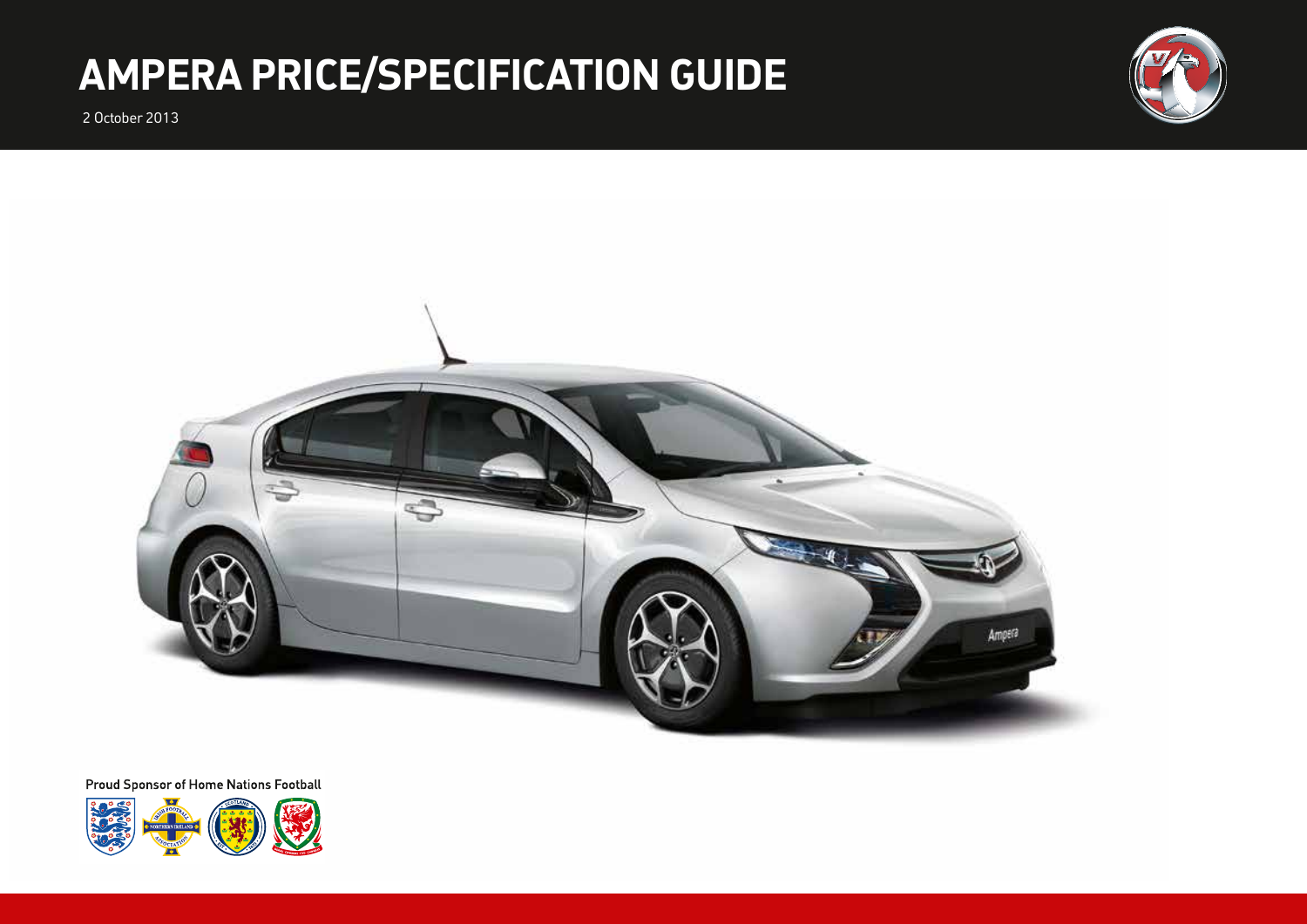# **AMPERA** COMPANY CAR DRIVER/FLEET INFORMATION

## **FLEET TOOLBOX**

Discover the facts in our online Toolbox for both Company Car Drivers and Fleet Decision Makers. The

Fleet Toolbox has a host of useful calculators, comparators, interactive listings and information. Visit the Fleet Toolbox by going to **www.vauxhall-toolbox.co.uk**

 $e$ o $f$  $\overline{\phantom{a}}$  of  $\overline{\phantom{a}}$  $\overline{a}$ 

## **ROADTRIP APP**

The Vauxhall RoadTrip App is a free app that calculates and logs your mileage expenses for any UK



# **BENEFIT IN KIND COMPANY CAR TAXATION†**

The car benefit charge will be the car's list price (including VAT, options and accessories fitted, delivery to retailer and number plates, but excluding Vehicle Excise Duty and new vehicle first registration fee) multiplied by the percentage charge for the  $CO<sub>2</sub>$  emissions band in which the car falls (see table opposite). Multiply this figure by your personal income tax rate (20% for Basic Rate, 40% for Higher Rate) to calculate your annual benefit in kind tax liability.

| Ampera Positiv (CO <sub>2</sub> emissions 27q/km)   |           |
|-----------------------------------------------------|-----------|
| On-the-road RRP                                     | £33750.00 |
| Deduct: Vehicle Excise Duty                         | (£0.00)   |
| New vehicle first registration fee                  | (E55.00)  |
| <b>Effective list price</b>                         | £33695.00 |
| Add: Optional two-coat metallic paint               |           |
|                                                     | £525.00   |
| List price for tax purposes (P11D value)            |           |
|                                                     | £34220.00 |
| Car benefit charge                                  |           |
| 2013-14 tax year (5%)                               | £1711.00  |
| Benefit in kind tax liability<br>(2013-14 tax year) |           |
| Basic Rate (20%) tax payer                          | £342.00   |
| Higher Rate (40%) tax payer                         | £684.00   |

as a guide only. Vauxhall does not provide taxation guidance. Drivers should always take professional advice on their own tax position.

| CO <sub>2</sub><br>emissions | Percentage of car's<br>price to be taxed |                                      |  |  |  |  |
|------------------------------|------------------------------------------|--------------------------------------|--|--|--|--|
| in grams<br>per<br>kilometre | Petrol<br>2013-14<br>tax year            | <b>Diesel</b><br>2013-14<br>tax year |  |  |  |  |
| up to 75                     | 5                                        | 8                                    |  |  |  |  |
| $76 - 94$                    | 10                                       | 13                                   |  |  |  |  |
| 95-99                        | 11                                       | 14                                   |  |  |  |  |
| 100-104                      | 12                                       | 15                                   |  |  |  |  |
| 105-109                      | 13                                       | 16                                   |  |  |  |  |
| 110-114                      | 14                                       | 17                                   |  |  |  |  |
| 115-119                      | 15                                       | 18                                   |  |  |  |  |
| 120-124                      | 16                                       | 19                                   |  |  |  |  |
| 125-129                      | 17                                       | 20                                   |  |  |  |  |
| 130-134                      | 18                                       | 21                                   |  |  |  |  |
| 135-139                      | 19                                       | 22                                   |  |  |  |  |
| $140 - 144$                  | 20                                       | 23                                   |  |  |  |  |
| 145-149                      | 21                                       | 24                                   |  |  |  |  |
| 150-154                      | 22                                       | 25                                   |  |  |  |  |
| 155-159                      | 23                                       | 26                                   |  |  |  |  |
| 160-164                      | 24                                       | 27                                   |  |  |  |  |
| 165-169                      | 25                                       | 28                                   |  |  |  |  |
| 170-174                      | 26                                       | 29                                   |  |  |  |  |
| 175-179                      | 27                                       | 30                                   |  |  |  |  |
| 180-184                      | 28                                       | 31                                   |  |  |  |  |
| 185-189                      | 29                                       | 32                                   |  |  |  |  |
| 190-194                      | 30                                       | 33                                   |  |  |  |  |
| 195-199                      | 31                                       | 34                                   |  |  |  |  |
| 200-204                      | 32                                       | 35                                   |  |  |  |  |
| 205-209                      | 33                                       | 35                                   |  |  |  |  |
| 210-214                      | 34                                       | 35                                   |  |  |  |  |
| 215-219                      | 35                                       | 35                                   |  |  |  |  |
| 220 and above                | 35                                       | 35                                   |  |  |  |  |

https://www.vauxhallfleet.co.uk/toolbox

**CONTACT VAUXHALL FLEET**

Please contact one of our dedicated sales teams who will be happy to help with your particular enquiry.

**Company Car Drivers** Call: 0845 111 2020

Email: **company-car@vauxhallinfo.co.uk**

Telephone lines are open

– Monday to Friday 8.00am-9.00pm

– Saturday and Sunday 9.00am-6.00pm

#### **Fleet Decision Makers**

Depending on the size of your fleet of vehicles, we have a dedicated team to handle your enquiries. The lines are open Monday to Friday excluding Bank Holidays.

#### **1-24 vehicles**

Call: 0845 076 2254 (8.30am-5.00pm) Email: **b2bsales@vauxhall.co.uk**

#### **25+ vehicles**

Call: 0870 010 0651 (8.30am-5.00pm) Email: **vauxhallfleet@vauxhall.co.uk**

**Special Vehicles** (Police, Fire and Ambulance) Call: 01525 408 320 (8.30am-5.00pm) Email: **vauxhallspecialvehicles@vauxhall.co.uk**

> Ampera Price/Specification Guide 2**Ampera Price/Specification Guide**

 $2^{\circ}$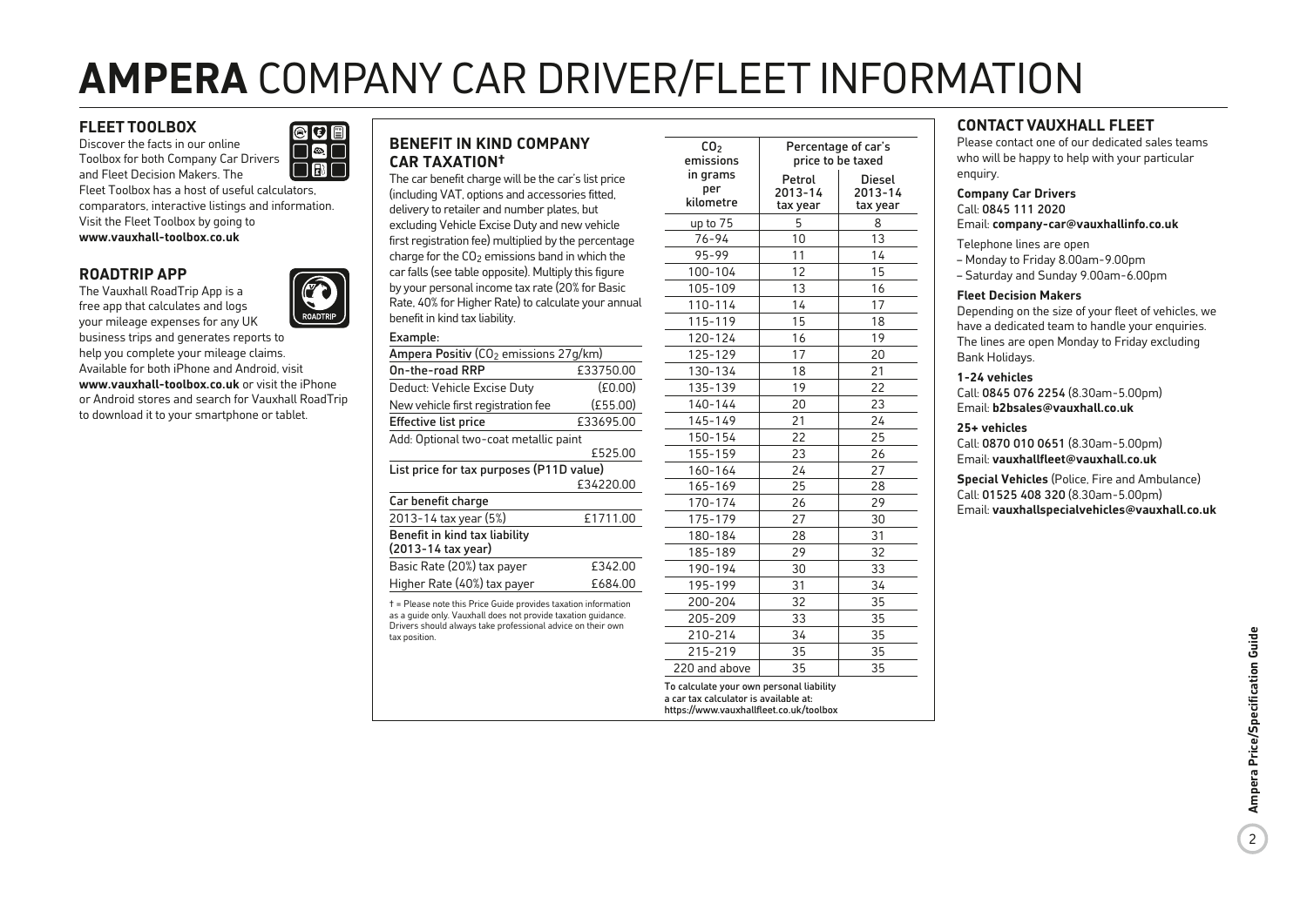# **AMPERA** RANGE HIGHLIGHTS

# **POSITIV**

## **£28,750 inc. Plug-in Car Grant (P-ICG)**

#### **Standard features include:**

- Airbag driver and co-driver, side and curtain airbags, knee airbag driver's and co-driver's side
- Electronic Stability Program (ESP-Plus) with traction control and brake assist
- Anti-lock Braking System (ABS)
- CD/MP3 CD player, AM/FM/DAB digital radio
- USB audio connection and aux-in socket
- RDS with Traffic Programme
- Hands-free mobile phone system
- Advanced on-board computer
- Electronic climate control
- Electronic cruise control
- Automatic lighting control
- Electric parking brake
- Folding rear seats
- Front and rear electrically-operated windows
- Electrically adjustable and heated door mirrors
- Security alarm
- LED daytime running lights
- Alloy wheels 7 J x 17, in 5-Y-spoke design with aero inserts, tyres 215/55 R 17
- Remote keyless entry
- Comfort seats with leather-trimmed surfaces, heated, for driver and co-driver
- Leather-covered steering wheel
- Front and rear parking distance sensors
- Rear view camera
- Rear seat central storage compartment in armrest

# **ELECTRON**

**£30,495 inc. Plug-in Car Grant (P-ICG)**

#### **Additional features over and above Positiv model:**

- Satellite navigation/CD/MP3 CD/DVD player/ AM/FM/DAB digital radio
- Satellite navigation system with voice activation
- 'Pseudo 3D' street level mapping for 20
- European countries
- CD/MP3 CD/audio DVD/video DVD (when vehicle stationary) player – Hard Drive Device (HDD) with 30GB music
- file capacity
- Bose 'Energy Efficient Series' sound system with six high performance speakers and single subwoofer

## **VAUXHALL LIFETIME WARRANTY**

We're so confident in Vauxhall quality and reliability that we are now able to offer a lifetime warranty. Available to the first owner of all new Vauxhall passenger cars, it's valid for the lifetime of the vehicle up to a maximum of 100,000 miles\*.

In addition our warranty also includes Vauxhall Assistance for 12 months from first registration and six years body panel antiperforation warranty. Ampera battery is covered by a separate eight-year warranty. Full details of Vauxhall's warranties including terms, conditions and exclusions can be obtained through any authorised Vauxhall Retailer or go to

**www.vauxhall.co.uk/warranty**



\*Vauxhall Lifetime Warranty covers lifetime ownership of first car owner, 100,000 mile limit, annual check required. Ampera battery is subject to a separate eight-year/100,000 mile warranty, subject to the conditions outlined in the Ampera service booklet. The warranty excludes wear and tear and serviceable items and the vehicle must be serviced in accordance with the manufacturer's servicing schedule to continue the lifetime warranty. Terms and conditions apply. Offer available to all Vauxhall passenger cars, (this offer does not apply to car-derived vans) from 1st August 2010.

 $\overline{3}$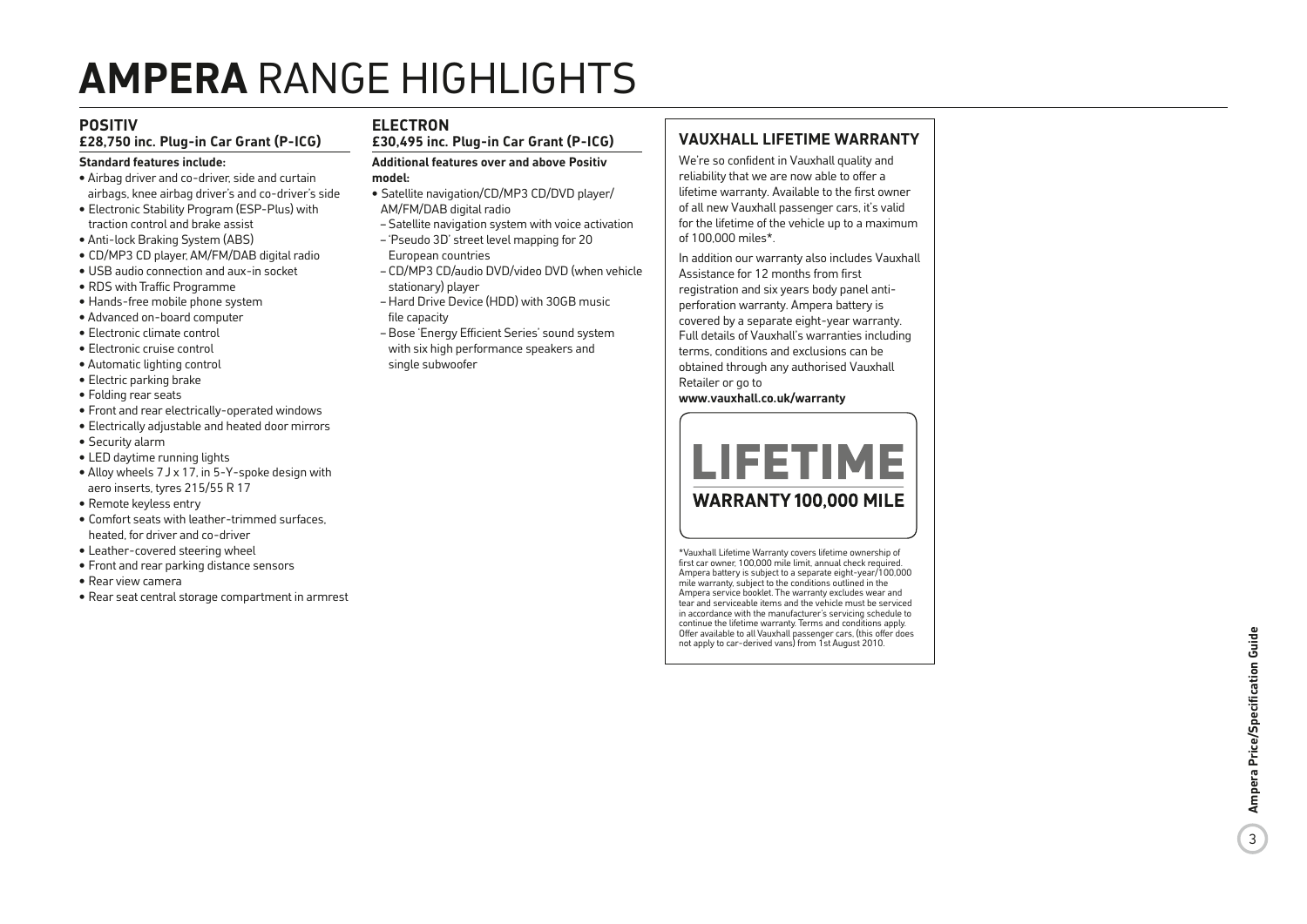# **AMPERA** PRICES

| Model<br>5-door Hatchback | <b>Price</b><br>(E)       | <b>VAT</b><br>(E) | (£) | Total On-the-road<br>RRP(E) | RRP(E)<br>with<br><b>P-ICG</b> | CO <sub>2</sub><br>(a/km) |
|---------------------------|---------------------------|-------------------|-----|-----------------------------|--------------------------------|---------------------------|
| <b>POSITIV</b>            | 27495.83 5499.17 32995.00 |                   |     | 33750.00                    | 28750.00                       | 27                        |
| <b>ELECTRON</b>           | 28950.00                  | 5790.00 34740.00  |     | 35495.00                    | 30495.00                       | 27                        |

Please note: On-the-road recommended retail prices (RRP) include number plates and delivery to retailer of £700.00 (inc. £116.67 VAT), 12 months' Vehicle Excise Duty and new vehicle first registration fee of £55.00. Excludes fuel and insurance.

## **PLUG-IN CAR GRANT (P-ICG)**

Motorists purchasing a qualifying ultra-low emission car can receive a grant of 25 per cent towards the cost of the vehicle, up to a maximum of £5,000. The 2010 Spending Review confirmed that Government has made provision to support the Plug-In Car Grant for the life of this Parliament.

The Government is adopting a 'technology neutral' approach to reducing emissions from transport. This means that cars with tailpipe emissions of 75g/km or less, including electric, plug-in hybrid and hydrogen-fuelled cars are all potentially eligible for the subsidy. However, consumers will find that hydrogen-vehicles are, as yet, less available on the open market than electric and plug-in hybrid options.

To ensure continued value for money for the taxpayer, the scheme, and the level of subsidy provided, will be regularly reviewed. The first review of the Plug-In Car Grant will take place in 2015.

The Plug-In Car Grant has been designed to help make the whole-life costs of a qualifying car more comparable with petrol or diesel equivalents. Over time, as manufacturers begin to make these cars in greater volumes, the costs of production should begin to fall. This will help to make an ultra-low carbon car a realistic option for anyone looking to buy a car.

Both private consumers and businesses can benefit from the Plug-In Car Grant when purchasing a qualifying ultra-low emission car and registering it in the UK.

## **MYAMPERA SERVICES**

We're here to help you get the most out of your new Vauxhall Ampera. At each of our 24 specialist Ampera Retailers around the country, you'll find a dedicated MyAmpera Services representative. Under our customer charter you can be sure you'll receive:

- Specialist advice
- An accompanied test drive in your new Ampera
- Free collection and delivery for your scheduled service, warranty or repair work

You can phone the MyAmpera Services helpline on **0800 026 0275** to:

- Speak to a specially trained representative
- Track your Ampera order
- Get answers to your questions, before and after delivery
- Get help with purchase issues

Alternatively, email your question to us at **myampera@gm.com**

 $\overline{4}$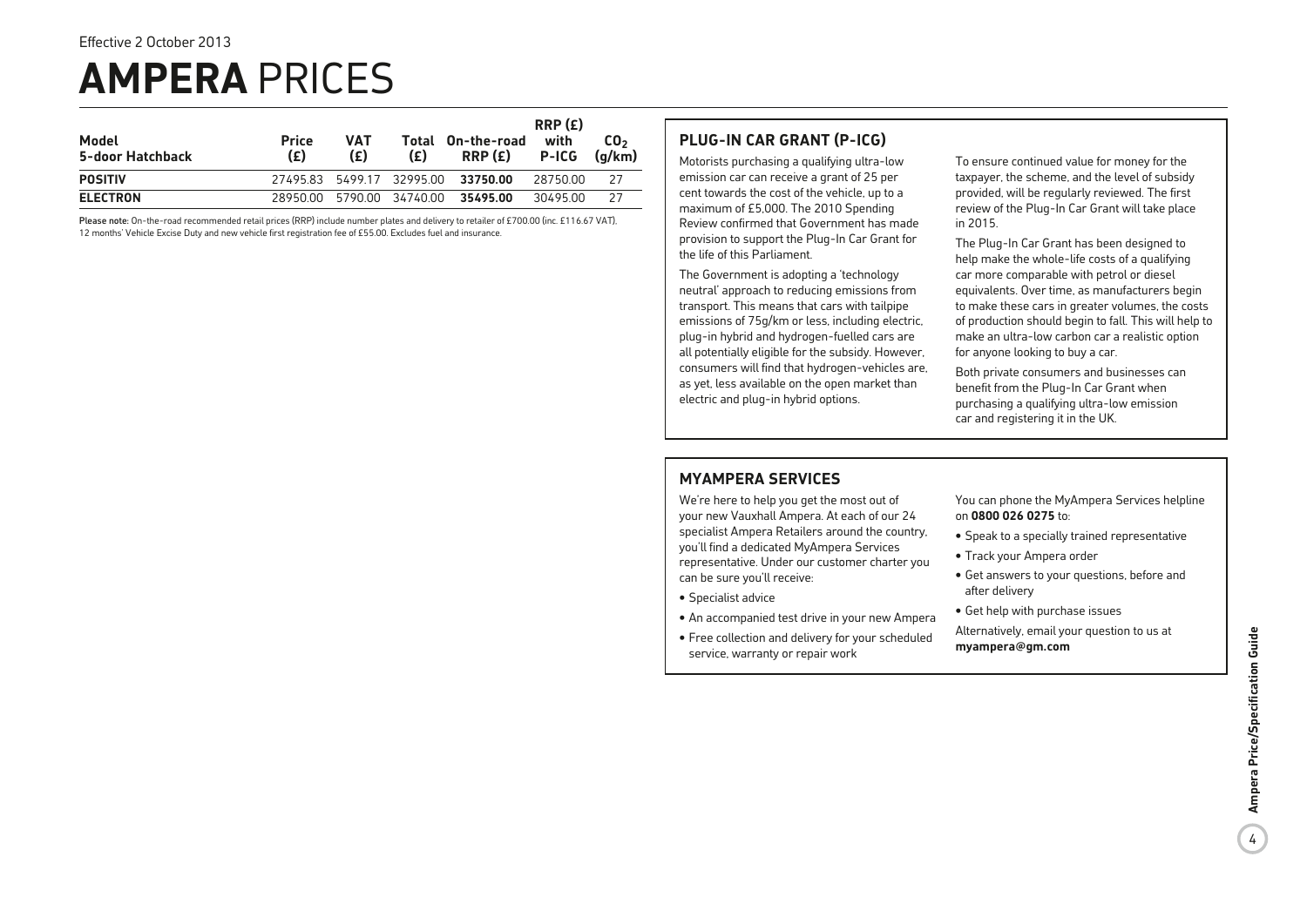# **SAFETY**

#### *Standard features*

Airbags: • Driver's and front passenger's airbags • Driver's and front passenger's knee airbags • Front seat side-impact airbags • Full-size curtain airbags • Deactivation switch for front passenger's front and knee airbags – Ensures front passenger airbags do not inflate when a child seat is fitted to the front passenger's seat

Seating: • Active-safety front seat head restraints • Height-adjustable front and rear seat head restraints • Four lap and diagonal inertia-reel seatbelts (height-adjustable front) • Front seatbelt body-lock pretensioner system • Drivers and front passenger's seatbelt pretensioner system • Front seatbelt force limiters • Anti-submarining ramps in front seats • ISOFIX child seat restraint system for rear seats incorporating top tether (does not include child seat) – Secures specially designed ISOFIX child safety seats to the vehicle itself, virtually eliminating the dangers that can result from improper installation

*Electronic:* • Electronic Stability Programme-plus (ESP-plus) • Anti-lock Braking System (ABS) • Electronic brakeforce distribution • Cornering brake control • Hydraulic brake fade assist • Emergency brake assist • Straight line stability control • Traction control • Adaptive brake lights

**Body:** • Energy-absorbing steering column • Pedal release system • Laminated windscreen • Side-impact protection beams • Reinforced passenger safety cell • Deformation zones front and rear • Burst-proof door locks and anti-jam door design

*Pedestrian:* • Multi-pivot bonnet hinges • Collapsible windscreen wiper system • Low density foam near front bumper crossmember • Plastic lower front bumper stiffener

| <b>Additional features</b>                                                                              | ົ | i. | $\sim$<br>Price (£)<br>exc. VAT | Total (£)<br>inc. VAT |
|---------------------------------------------------------------------------------------------------------|---|----|---------------------------------|-----------------------|
| LED daytime running lights                                                                              |   |    |                                 |                       |
| Pedestrian alert system – warns pedestrians of the approaching vehicle by emitting a 'chirruping' sound |   |    |                                 |                       |
| Rear view camera showing overlayed graphic indicating steering wheel angle                              |   |    |                                 |                       |
| Tyre pressure monitoring system                                                                         |   |    |                                 |                       |

# **SECURITY**

Standard features • Driver's internal central locking switch • Electronic theft protection for audio equipment • Remote control central deadlocking (doors, tailgate) • Electronic immobiliser • Visible Vehicle Identification Number (VIN) plate • Freewheeling door locks • Locking wheel nuts for alloy wheels

| <b>Additional features</b>                                    |  | . . | ù, | $'$ Price (£)<br>exc. VAT | Total $(E)$<br>inc. VAT |
|---------------------------------------------------------------|--|-----|----|---------------------------|-------------------------|
| Keyless entry and start system                                |  |     |    |                           |                         |
| Power start/stop button                                       |  |     |    |                           |                         |
| Remote control ultrasonic security alarm system               |  |     |    |                           |                         |
| Alarm protection for charge cord                              |  |     |    |                           |                         |
| Remote release for electric charge point flap and petrol flap |  |     |    |                           |                         |

# **HEATING AND VENTILATION**

*Standard features* • Side window demist vents and adjustable face-level air vents • Interior pollen filter

| <b>Additional features</b>                                                                  |  | $'$ Price (£)<br>exc. VAT | Total $(E)$<br>inc. VAT |
|---------------------------------------------------------------------------------------------|--|---------------------------|-------------------------|
| Electronic climate control incorporating air conditioning with humidity sensor              |  |                           |                         |
| Programmable pre-start cabin temperature and heated front seats (available whilst charging) |  |                           |                         |

 $\bullet$  = Standard equipment.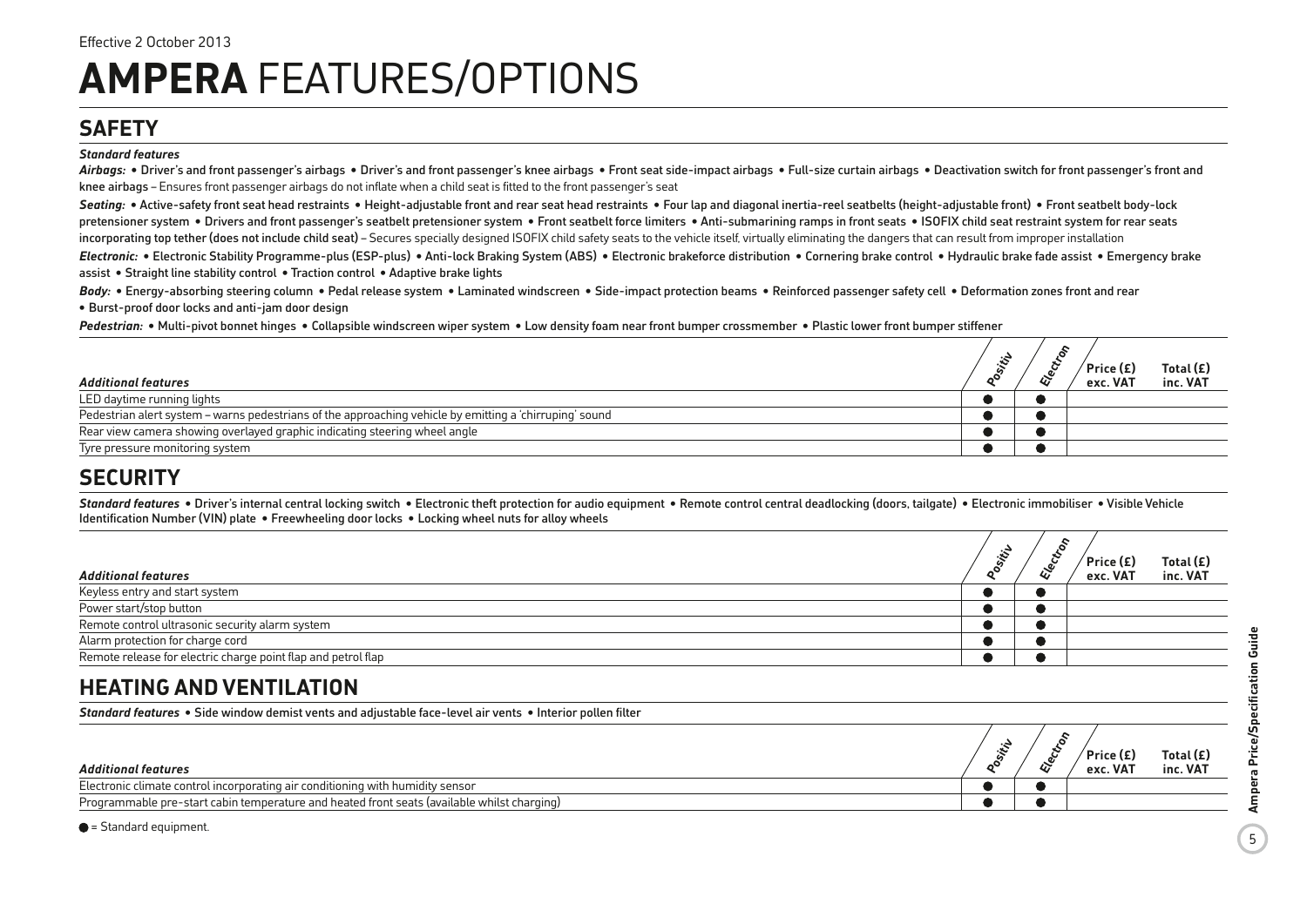# **FACIA, INSTRUMENTS AND CONTROLS**

Standard features • Electronic cruise control • Electronic odometer and trip odometer • Instrument panel light dimmer • Parking brake-on/low brake fluid level and low fuel level warning for petrol generator • Service interval monitor • Seatbelt unfastened warning light

| <b>Additional features</b>                                                                                                                                                               | is. | ŝ. | ์ Price (£)<br>exc. VAT | Total $(E)$<br>inc. VAT |
|------------------------------------------------------------------------------------------------------------------------------------------------------------------------------------------|-----|----|-------------------------|-------------------------|
| Instrument display: seven-inch colour LCD monitor showing speed, battery level, projected range, fuel gauge (when range extending petrol generator in use).                              |     |    |                         |                         |
| Alternative enhanced view includes driving-efficiency display                                                                                                                            |     |    |                         |                         |
| Three-spoke chrome-bezelled leather-covered steering wheel adjustable for reach and rake                                                                                                 |     |    |                         |                         |
| Centre console: seven-inch colour LCD touchscreen monitor controlling audio, climate control, vehicle personalisation, power flow information,<br>charging settings, energy information  |     |    |                         |                         |
| Multi-function trip computer (instantaneous fuel consumption, average fuel consumption, range remaining, two trip odometers running concurrently,<br>instantaneous speed, average speed) |     |    |                         |                         |
| Electric parking brake                                                                                                                                                                   |     |    |                         |                         |

# **SEATING AND UPHOLSTERY**

| <b>Features</b>                                                                                                                                  | oositiv | S,<br><b>Elect</b> | Total $(E)$<br>Price (£)<br>exc. VAT<br>inc. VAT |
|--------------------------------------------------------------------------------------------------------------------------------------------------|---------|--------------------|--------------------------------------------------|
| Ceramic White interior . Black Leather seat facings with white seat back accent panels . White dash trim insert . White front door panel inserts | N/C     | N/C                | No-cost option                                   |
| Spice Red interior . Black Leather seat facings with red seat back accent panels . Red dash trim insert . Red front door panel inserts           | N/C     | N/C                | No-cost option                                   |
| Heated front seats with variable temperature settings and remote start function                                                                  |         |                    |                                                  |
| Driver's seat with height, reach and recline adjustment                                                                                          |         |                    |                                                  |
| Front passenger's seat with reach and recline adjustment                                                                                         |         |                    |                                                  |
| Two individual folding rear seats                                                                                                                |         |                    |                                                  |
| Driver's and front passenger's underseat storage facility                                                                                        |         |                    |                                                  |
| Storage pockets on front seat backs                                                                                                              |         |                    |                                                  |

# **INTERIOR LIGHTING**

| Standard features • Fade up/fade down courtesy lights operated by door switches • Illuminated glovebox and luggage area |  |  |                           |                       |
|-------------------------------------------------------------------------------------------------------------------------|--|--|---------------------------|-----------------------|
| <b>Additional features</b>                                                                                              |  |  | $'$ Price (£)<br>exc. VAT | Total (£)<br>inc. VAT |
| Ambient lighting in roof                                                                                                |  |  |                           |                       |
| Ambient lighting in centre console surround and front doors                                                             |  |  |                           |                       |
| Front and rear reading lights                                                                                           |  |  |                           |                       |

 $\bullet$  = Standard equipment.  $N/C = No$  Cost Option.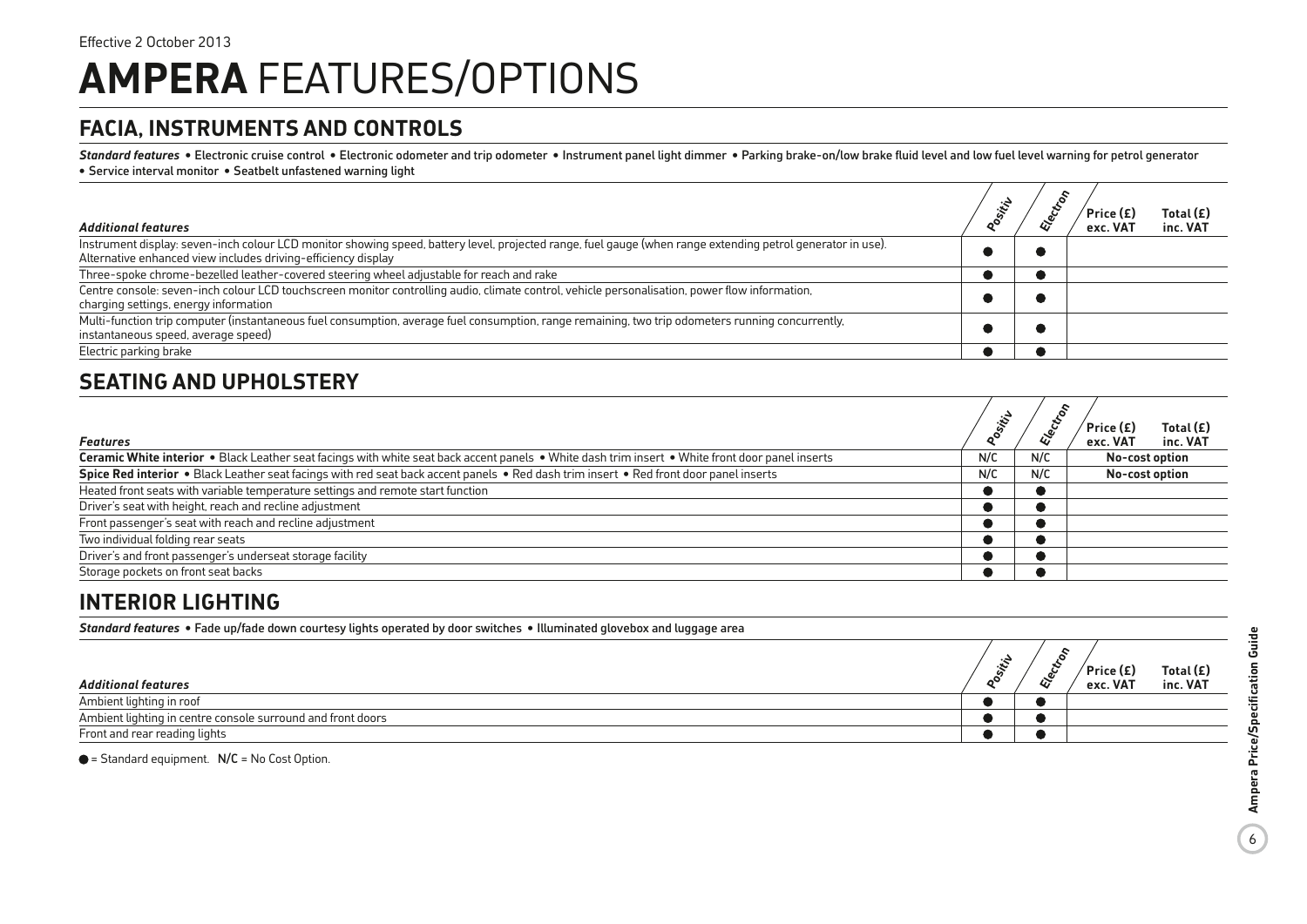# **ADDITIONAL INTERIOR FEATURES**

Standard features • Twin sunvisors incorporating illuminated driver's and front passenger's vanity mirrors with covers • Chrome-effect internal door handles • Two centre front cup holders • Front door pockets • Carpeted passenger compartment and load area • Load restraint lashing eyes • Luggage compartment cover

| <b>Additional features</b>                                                                                   |  | $'$ Price (£)<br>exc. VAT | Total $(E)$<br>inc. VAT |
|--------------------------------------------------------------------------------------------------------------|--|---------------------------|-------------------------|
| Central lidded storage on facia top with 12y auxiliary power socket                                          |  |                           |                         |
| Front central storage facility under armrest with 12v auxiliary power socket and USB/aux-in audio connectors |  |                           |                         |
| Rear central storage facility with 12y auxiliary power socket and two cup holders                            |  |                           |                         |

# **EXTERIOR LIGHTING**

Standard features • Dark-style headlights • Ellipsoid headlights • Lights-on audible warning • LED centre brake light • Reversing light, rear fog light, hazard warning lights, side repeat indicators • Electric headlight beam levelling

| <b>Additional features</b>                       | ∼ | m | $'$ Price (£)<br>exc. VAT | Total $(E)$<br>inc. VAT |
|--------------------------------------------------|---|---|---------------------------|-------------------------|
| Automatic lighting control with tunnel detection |   |   |                           |                         |
| Dark-style LED rear lights                       |   |   |                           |                         |

# **EXTERIOR AND CONVENIENCE FEATURES**

Standard features • Electrically operated front and rear windows with child safety locking • Twin electrically adjustable/heated door mirrors (wide angle on driver's side) • Manually foldable door mirrors • Tinted glass • Windscreen wipers with variable intermittent facility and flick-wipe • Twin-jet windscreen washer nozzles • Heated rear window with automatic timed cut-off

| <b>Additional features</b>              | . с<br>5 | $\sim$<br>ىپى | $'$ Price (£)<br>exc. VAT | Total $(E)$<br>inc. VAT |
|-----------------------------------------|----------|---------------|---------------------------|-------------------------|
| Front and rear parking distance sensors |          |               |                           |                         |
| Brilliant paint                         |          |               | 208.33                    | 250.00                  |
| Two-coat metallic paint                 |          |               | 437.50                    | 525.00                  |
| Tri-coat premium paint                  |          |               | 829.17                    | 995.00                  |

# **MECHANICAL**

| Features                                                        | .∾ | $'$ Price (£)<br>exc. VAT | Total $(E)$<br>inc. VAT |
|-----------------------------------------------------------------|----|---------------------------|-------------------------|
| Electric drive selector with Park/Reverse/Neutral/Drive/Low     |    |                           |                         |
| Four independent drive modes - Normal/Sport/Mountain/Hold       |    |                           |                         |
| Regenerative braking system                                     |    |                           |                         |
| Recharging lead (6m) on reel with integral power feed indicator |    |                           |                         |
| Programmable charging management for low-tariff electricity     |    |                           |                         |

 $\bullet$  = Standard equipment.  $\circ$  = Optional at extra cost.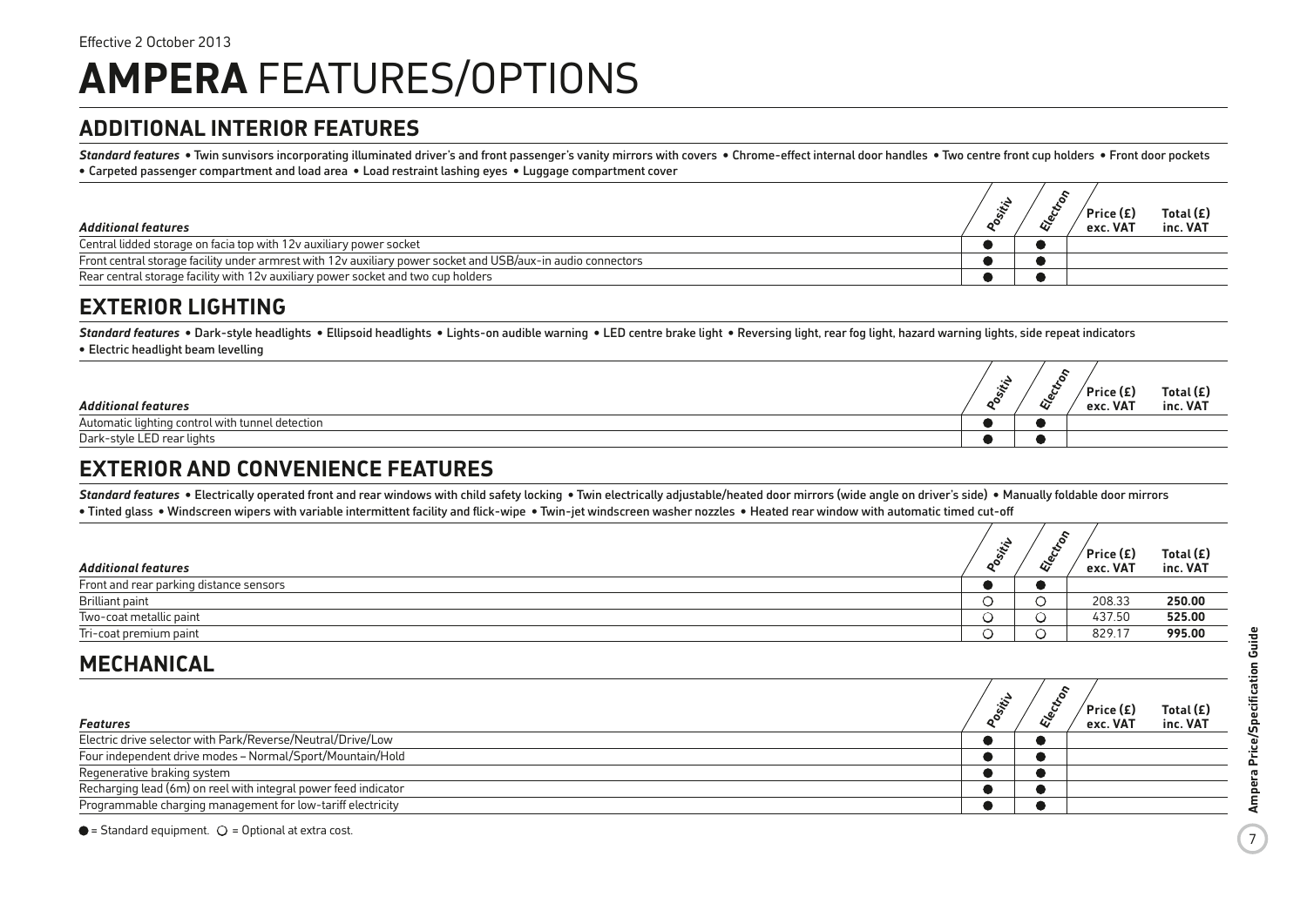# **AUDIO, COMMUNICATION AND NAVIGATION**

| Features                                                                                                                             | sitiv | $\mathcal{S}_{\alpha}$ | ′ Price (£)<br>exc. VAT | Total $(E)$<br>inc. VAT |
|--------------------------------------------------------------------------------------------------------------------------------------|-------|------------------------|-------------------------|-------------------------|
| CD/MP3 CD player/AM/FM/DAB digital radio                                                                                             |       |                        |                         |                         |
| • CD/MP3 CD player • USB connection with iPod control and aux-in socket                                                              |       |                        |                         |                         |
| • AM/FM/DAB digital radio with 36 station presets • RDS with Traffic Programme                                                       |       |                        |                         |                         |
| • Six speakers • Roof mounted flexible aerial                                                                                        |       |                        |                         |                         |
| Satellite navigation/CD/MP3 CD/DVD player/AM/FM/DAB digital radio                                                                    |       |                        |                         |                         |
| • Satellite navigation system with voice activation • 'Pseudo 3D' street level mapping for 20 European countries                     |       |                        |                         |                         |
| • CD/MP3 CD/audio DVD/video DVD (when vehicle stationary) player • Hard Drive Device (HDD) with 30GB music file capacity             |       |                        |                         |                         |
| • USB connection with iPod control and aux-in socket • AM/FM/DAB digital radio with 36 station presets • RDS with Traffic Programme  |       |                        |                         |                         |
| . Bose 'Energy Efficient Series' sound system with six high performance speakers and single subwoofer . Roof mounted flexible aerial |       |                        |                         |                         |
| Steering wheel mounted audio controls                                                                                                |       |                        |                         |                         |
| Embedded hands-free Bluetooth <sup>®</sup> mobile phone system with voice activation (does not include phone)                        |       |                        |                         |                         |

 $\bullet$  = Standard equipment.

# **AUXILIARY-IN SOCKET**

The standard auxiliary-in socket allows you to connect your portable MP3 music player directly into the car's audio system. All you need is your music player and a suitable connecting lead to listen through your car's speaker system. When using an MP3 player in the car the majority of the controls, such as track selection, remain solely on the player, while only the volume is controlled via the car's regular audio controls.

## **USB CONNECTION**

A USB connection provides iPod control and readout of iPod functions through the audio system display and charges the iPod whilst connected.

# **DAB DIGITAL RADIO**

Digital audio broadcast (DAB) offers the user a variety of advantages over traditional FM, starting with improved sound quality. You'll often find a broader range of stations, many of which are not available on FM – you simply select the station, by name, from the displayed list. Some stations will even display the artists' names and song titles on the car's graphic display, while they're played.

 $\overline{8}$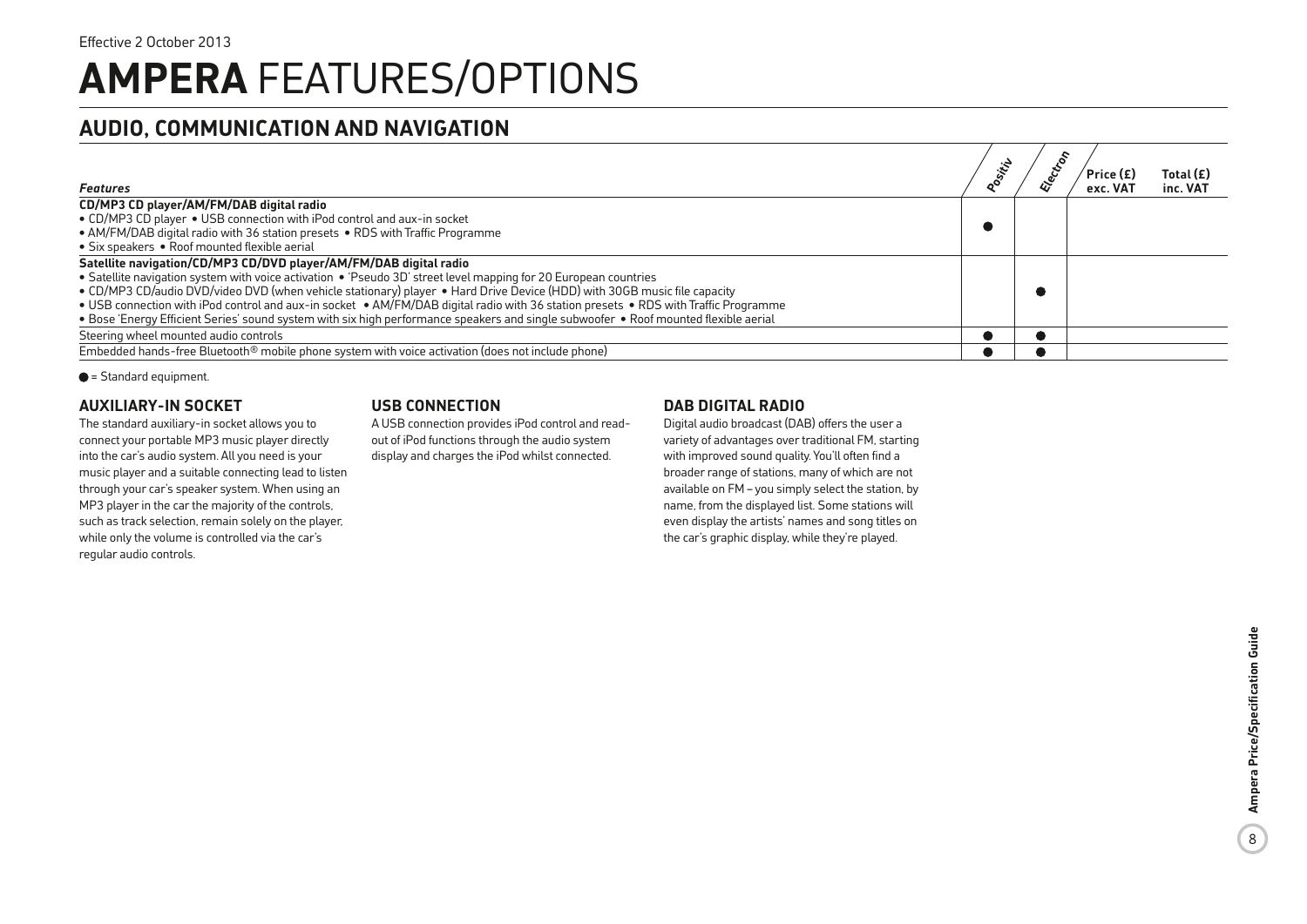# **WHEELS AND TYRES**

|                                                       | <b>Positiv</b> | δ,<br><b>Elect</b> | $\sqrt{\mathsf{Price}}(\mathsf{E})$<br>exc. VAT | Total $(E)$<br>inc. VAT |
|-------------------------------------------------------|----------------|--------------------|-------------------------------------------------|-------------------------|
| Emergency tyre inflation kit (in lieu of spare wheel) |                |                    |                                                 |                         |
| 17-inch alloy wheels:<br>215/55 R 17 tyres            |                | - 4                |                                                 |                         |

#### $\bullet$  = Standard equipment.

# **TYRE RATING**

| Tyre size   | <b>Fuel efficiency</b> | Wet grip    | <b>External noise</b> |                                                            |  |
|-------------|------------------------|-------------|-----------------------|------------------------------------------------------------|--|
|             | aroup                  | performance | Measured (dB)         | Group                                                      |  |
| 215/55 R 17 |                        |             |                       | $(\hspace{-1.5pt}(\hspace{-1.5pt}(\cdot))\hspace{-1.5pt})$ |  |

Tyre rating according to EU Regulation 1222/2009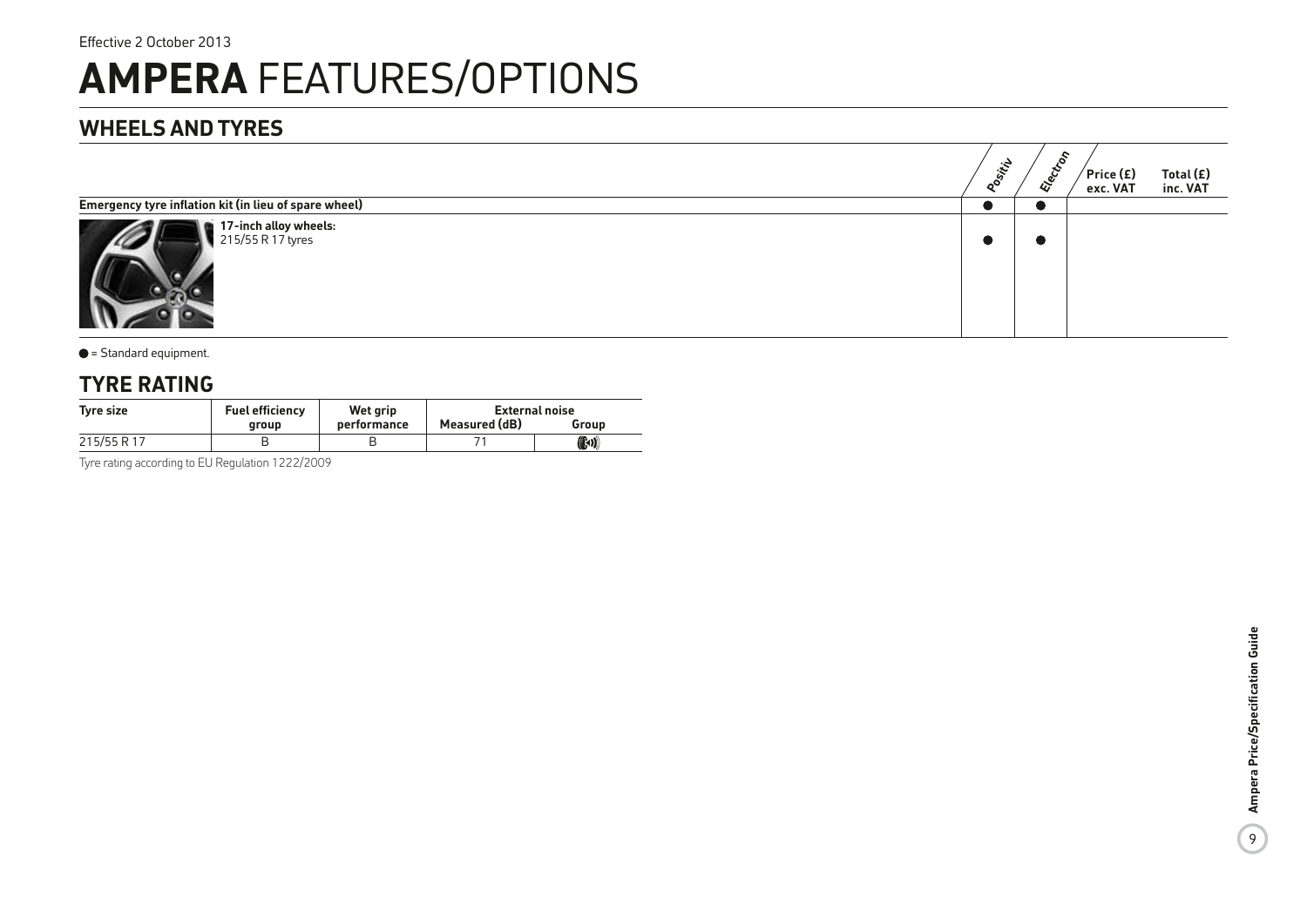# **AMPERA** SPECIFICATIONS

# **E-REV POWER**

|                | Electric drive unit                                                               | <b>Battery</b>                                                                            | Range extending petrol generator                                |                                                                         |  |
|----------------|-----------------------------------------------------------------------------------|-------------------------------------------------------------------------------------------|-----------------------------------------------------------------|-------------------------------------------------------------------------|--|
| Type           | E-FLEX motor                                                                      | Lithium-ion                                                                               | 1.4i 16v VVT ECOTEC petrol engine coupled to electric generator |                                                                         |  |
| Maximum power  | 150PS (111kW) @ 5000rpm                                                           | 16kWh                                                                                     | Petrol engine: 86PS (63kW) @ 4500rpm                            | Generator: 73PS (54kW)                                                  |  |
| Maximum torque | 370Nm (273lb.ft.) @ 250-2800rpm                                                   | $\overline{\phantom{a}}$                                                                  | 126Nm (93lb.ft.) @ 4250rpm                                      |                                                                         |  |
| Configuration  | Permanent magnet electric<br>propulsion motor.<br>Located in multi-mode transaxle | 45Ah battery pack with integral<br>heating/cooling system.<br>6 hour recharge time (240v) | 4-cylinder in-line petrol engine                                | Permanent magnet electric generator.<br>Located in multi-mode transaxle |  |

# **PERFORMANCE, FUEL ECONOMY AND EMISSIONS**

|        |         | Performance<br>(manufacturer's figures) |         | Fuel economy<br>mpg (litres/100km) |                 |           |            |                      |
|--------|---------|-----------------------------------------|---------|------------------------------------|-----------------|-----------|------------|----------------------|
|        | Maximum | Acceleration                            |         | Extra-                             |                 | CO,       |            | Vehicle Excise Duty* |
|        | speed   | $0-60$ mph                              | Urban   | urban                              | Combined/       | emissions | First year | Standard             |
|        | (mph)   | (sec)                                   | drivina | drivina                            | weighted figure | q/km      | rate       | rate                 |
| Ampera | 100     | 8.7                                     | N/A     | N/A                                | 235.4(1.2)      |           | £0         | £0                   |

\* = Correct at time of publication.

The "Combined/weighted" fuel consumption/CO<sub>2</sub> figures are calculated from two test results: one when the battery is fully charged and the other when the battery is discharged. The two test results are a weighted average, taking into account mileage range on battery power only, providing a figure in a variety of charge conditions. Extended range<br>achieved by 1.4 litre 16-valve VVT ECOTEC® petrol e

## **TRANSMISSION**

- Front wheel drive multi-mode transaxle containing E-FLEX electric drive unit and generator (powered by petrol engine)
- Electric drive unit features Park, Reverse, Neutral, Drive or Low modes, controlled by selector lever
- Additional dash-mounted 'Drive Mode' button allows selection of Normal, Sport or Mountain modes

## **SUSPENSION**

**Front:** Independent. MacPherson strut suspension with gas-pressure dampers and coil springs. Anti-roll bar.

**Rear:** Lightweight compound crank rear axle with trailing arms. Built-in anti-roll bar. Progressive-rate springs with and gas-pressure dampers.

# **BRAKES**

- Anti-lock Braking System (ABS)
- Electronic brakeforce distribution
- Hydraulic brake fade assist
- Cornering brake control
- Emergency brake assist • Electric parking brake with

Hill start assist

- Electrically-operated handbrake
- Front and rear disc brakes
- Regenerative braking system

## **ELECTRICS (PETROL GENERATOR)**

- 165A alternator
- 60Ah battery

## **BODY**

Aerodynamic drag co-efficient: Cd 0.275

# **FUEL TANK CAPACITY**

• 35.2 litres (7.7 gallons)

## **BATTERY**

- Eight year/100,000 mile warranty\*
- \* = Subject to the warranty conditions, as outlined in the Vauxhall Ampera service booklet.

## **STEERING**

- Power-assisted steering
- Turning circle (kerb-to-kerb): 10.9m (35.7ft.)

10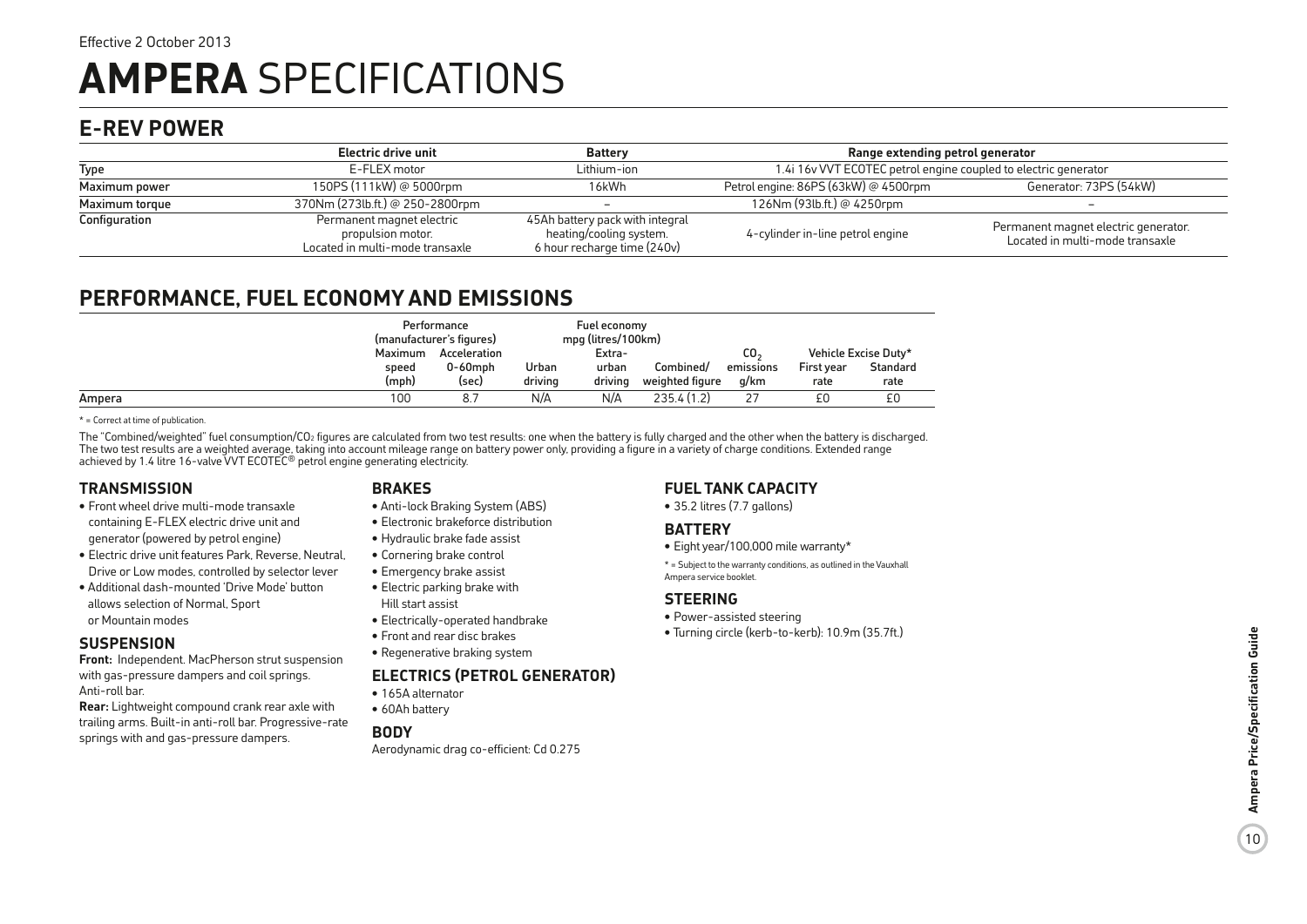# **AMPERA** SPECIFICATIONS Effective 2 October 2013

# **EXTERIOR DIMENSIONS** millimetres (inches)

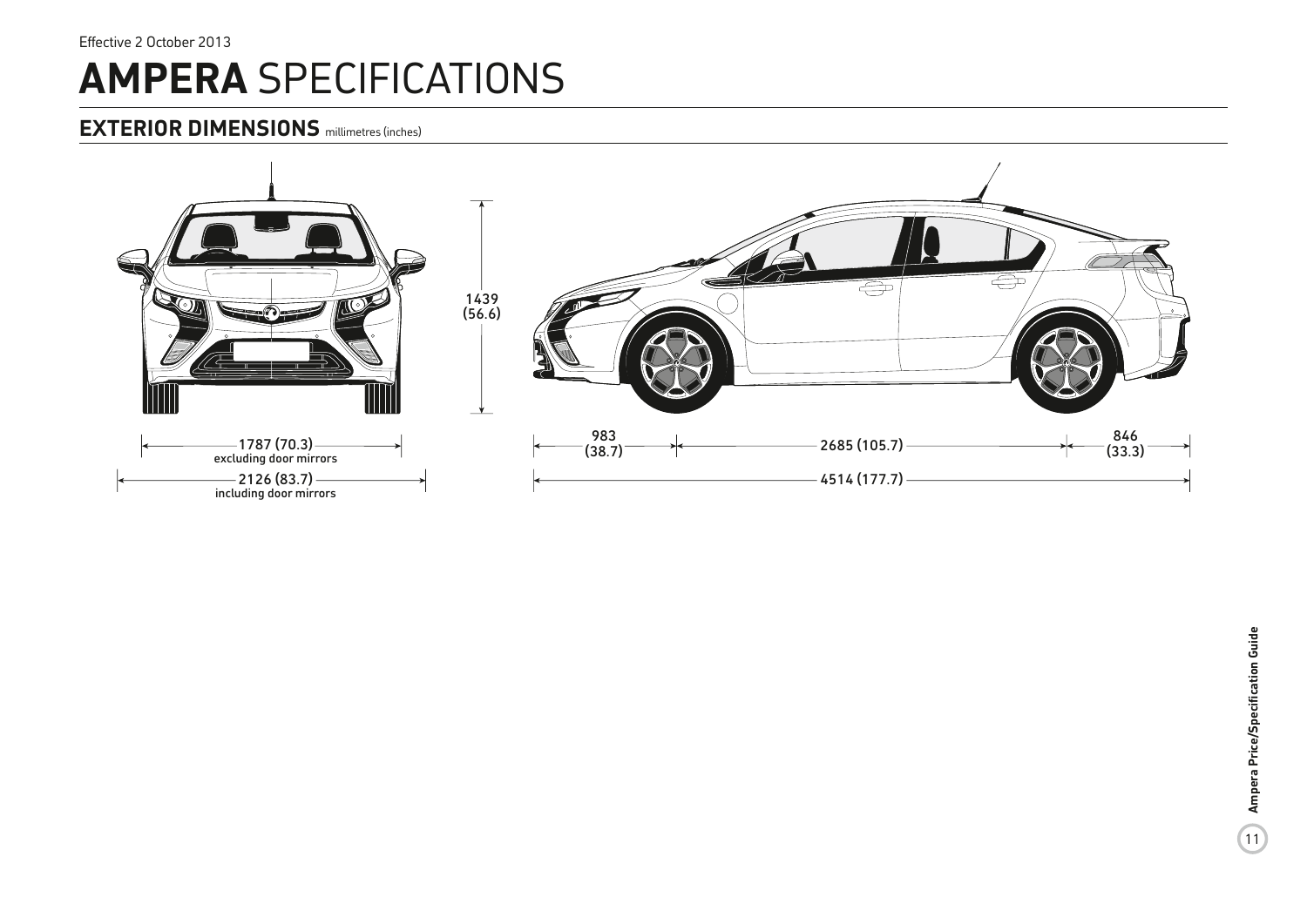# **AMPERA** ACCESSORIES

|                                                                       | <b>Total (inc. VAT)</b>                                  |                                                  | <b>Total (inc. VAT)</b> |  |
|-----------------------------------------------------------------------|----------------------------------------------------------|--------------------------------------------------|-------------------------|--|
| <b>INFOTAINMENT*</b>                                                  |                                                          | <b>SAFETY</b>                                    |                         |  |
| <b>Garmin Portable Sat Navs (includes case)</b>                       |                                                          | Parking sensors*                                 |                         |  |
| Nüvi 4.3 (UK/Ireland) – 4.3-inch screen                               | £89.00                                                   | - four sensor front number plate mounted £230.00 |                         |  |
| Nüvi 4.3 (Western Europe) - 4.3-inch screen,                          |                                                          | - four sensor rear bumper mounted                |                         |  |
| Bluetooth, eco route                                                  | £99.00                                                   | - unpainted                                      | £300.00                 |  |
| Nüvi 5 (UK/Ireland) - 5-inch screen, Bluetooth,                       |                                                          | - painted                                        | £330.00                 |  |
| eco route, lifetime traffic alerts                                    | Safety Pack – first aid kit, warning triangle,<br>£99.00 |                                                  |                         |  |
| Nüvi 5 (Western Europe) - 5-inch screen,                              |                                                          | hi-visibility vest, Vauxhall bag                 | £20.00                  |  |
| Bluetooth, eco route                                                  | £109.00                                                  | First aid kit                                    | £12.61                  |  |
|                                                                       |                                                          | Hi-visibility vest                               | £7.35                   |  |
| <b>CHILD SEATS1</b>                                                   |                                                          | Warning triangle                                 | £15.40                  |  |
| BABY-SAFE <sup>2</sup> - 0-13kg/birth to 15 months £120.00            |                                                          | Fire extinguisher - 2kg                          | £32.50                  |  |
| - ISOFIX base                                                         | £203.00                                                  | Temporary tyre inflation kit                     | £125.00                 |  |
| - ISOFIX bracket                                                      | £236.00                                                  | Tyre sealant - 700ml                             | £46.32                  |  |
| DUO ISOFIX <sup>2</sup> – 9-18kg/9 months to 4 years                  |                                                          |                                                  |                         |  |
| with top tether kit                                                   | £310.00                                                  | <b>PRACTICAL</b>                                 |                         |  |
| $KID3 - 15-36kg$ or 4 to 12 years                                     | £140.00                                                  | Spare bulb kit                                   | £23.30                  |  |
| Vauxhall baby mirror                                                  | £16.00                                                   | Jump leads                                       |                         |  |
| 1 = Restrictions apply to the use of child seats, please consult your |                                                          | - petrol engines (16mm standard)                 | £40.69                  |  |
| Vauxhall retailer.                                                    |                                                          | - diesel engines (25mm heavy duty)               | £73.69                  |  |
| $2$ = Without transponder.                                            |                                                          | Fuel can - 5 litre                               | £18.71                  |  |

| <b>SAFETY</b>                                    |         |
|--------------------------------------------------|---------|
| Parking sensors*                                 |         |
| - four sensor front number plate mounted £230.00 |         |
| - four sensor rear bumper mounted                |         |
| - unpainted                                      | £300.00 |
| - painted                                        | £330.00 |
| Safety Pack - first aid kit, warning triangle,   |         |
| hi-visibility vest, Vauxhall bag                 | £20.00  |
| First aid kit                                    | £12.61  |
| Hi-visibility vest                               | £7.35   |
| Warning triangle                                 | £15.40  |
| Fire extinguisher - 2kg                          | £32.50  |
| Temporary tyre inflation kit                     | £125.00 |
| Tyre sealant - 700ml                             | £46.32  |
|                                                  |         |
| <b>PRACTICAL</b>                                 |         |
| Spare bulb kit                                   | £23.30  |
| Jump leads                                       |         |
| – petrol engines (16mm standard)                 | £40.69  |
| – diesel engines (25mm heavy duty)               | £73.69  |
| Fuel can - 5 litre                               | £18.71  |
| Fuel can - 10 litre                              | £23.10  |
| Stretch tow rope - 2 tonne                       | £29.70  |
| Smokers pack                                     | £37.00  |
|                                                  |         |

|                                   | <b>Total (inc. VAT)</b> |
|-----------------------------------|-------------------------|
| <b>SECURITY</b>                   |                         |
| Steering wheel security bar       | £74.50                  |
| Locking wheel bolts - set of four | £35.00                  |
| <b>PROTECTION</b>                 |                         |
| Windscreen sunshade               | £51.68                  |
| Cargo liner                       | £65.00                  |
| Cargo net                         | £27.00                  |
| Rubber cargo liner                | £73.00                  |
| Rear seat close out               | £90.00                  |
| <b>STYLING</b>                    |                         |
| Door sill plates                  | £69.26                  |
| <b>CHARGING</b>                   |                         |
| Charge cord set                   | £272.00                 |
| Charge cord storage case          | £65.00                  |
| Home charge station               | £462.00                 |
| Public charge set                 | £300.00                 |

\* = Fully fitted price – available at participating retailers.

Public charge set